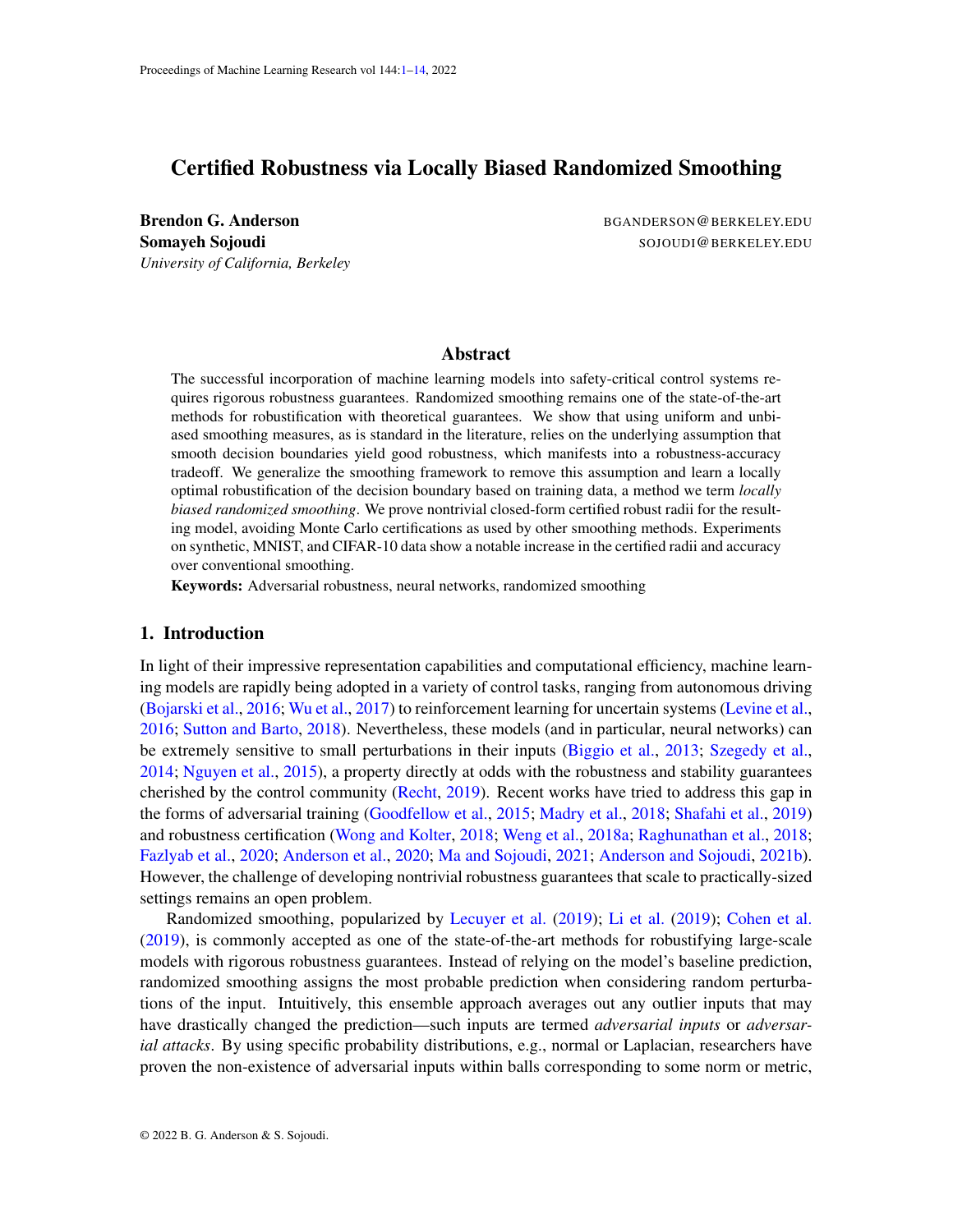e.g.,  $\ell_2$ - or  $\ell_1$ -norm, or Wasserstein metrics [\(Cohen et al.,](#page-10-4) [2019;](#page-10-4) [Teng et al.,](#page-12-6) [2020;](#page-12-6) [Levine and Feizi,](#page-11-7) [2020\)](#page-11-7). The radius of such a ball is called a *certified radius* or *robust radius*.

Despite the popularity of randomized smoothing, the method still presents a handful of limitations and open questions, many of which have only recently been considered or remain under investigation. For example, [Salman et al.](#page-12-7) [\(2019\)](#page-12-7) blends randomized smoothing with adversarial training to significantly improve the resulting model's certified robustness. The paper [Yang et al.](#page-13-4) [\(2020a\)](#page-13-4) determines the geometry of optimal smoothing distributions for  $\ell_1$ -,  $\ell_2$ -, and  $\ell_{\infty}$ -norm bounded attacks. Contrarily, [Zhang et al.](#page-13-5) [\(2020\)](#page-13-5) considers optimizing the base classifier to maximize the robust radius for a fixed distribution. The work [Dvijotham et al.](#page-10-5) [\(2020\)](#page-10-5) develops a measure-theoretic approach for robustness certification of models smoothed using arbitrary distributions. Many negative results have also been shown, e.g., [Mohapatra et al.](#page-12-8) [\(2021\)](#page-12-8) shows that smoothed classifiers suffer from a "shrinking phenomenon": decision regions shrink and eventually vanish as the variance of the smoothing distribution increases. Many works have also identified a robustness-accuracy tradeoff in relation to the smoothness of models [\(Tsipras et al.,](#page-12-9) [2019;](#page-12-9) [Krishnan et al.,](#page-11-8) [2020;](#page-11-8) [Yang](#page-13-6) [et al.,](#page-13-6) [2020b;](#page-13-6) [Gao et al.,](#page-11-9) [2020\)](#page-11-9), a limitation we discuss in Section [2.3](#page-3-0) and address in our proposed approach. Finally, some recent papers have considered more general formulations of randomized smoothing in an attempt to increase certified radii—we discuss these works in-depth in Section [2.4.](#page-4-0)

Randomized smoothing is usually considered in a static classification setting, and this is the setting we study. Nonetheless, such works are actively being incorporated into dynamic settings with more general outputs, e.g., smoothing of neural network policies in reinforcement learning [\(Kumar et al.,](#page-11-10) [2021;](#page-11-10) [Wu et al.,](#page-13-7) [2021\)](#page-13-7). Consequently, the results of this paper are of interest in more general dynamic learning problems than the static classification setting that we present.

#### 1.1. Contributions

We show that standard randomized smoothing methods possess the informal assumption that making models smoother is a good surrogate for making them more robust. This manifests into a robustness-accuracy tradeoff, and we show that to eradicate the assumption it is necessary to generalize to biased and input-dependent distributions. Accordingly, we propose *locally biased randomized smoothing*, which uses training data to directly learn model robustification without relying on the assumption that smoothness yields robustness. We obtain a closed-form smoothed model with closed-form certified radii for arbitrary norms, overcoming the Monte Carlo estimations relied on by many current smoothing methods. Our experiments demonstrate an increased accuracy both on clean and adversarially attacked data, as well as increased certified radii. Due to page limitations, all proofs are moved to our online technical report [Anderson and Sojoudi](#page-10-6) [\(2021a\)](#page-10-6).

### 2. Randomized Smoothing: Review, Limitations, and Generalizations

### 2.1. Preliminaries

We denote by  $\mathcal{P}(\mathbb{R}^d)$  the set of probability measures on  $\mathbb{R}^d$  equipped with the Borel  $\sigma$ -algebra. If  $\mu \in \mathcal{P}(\mathbb{R}^d)$  and  $g: \mathbb{R}^d \to \mathbb{R}^n$  has  $\mu$ -integrable components  $g_i \colon \mathbb{R}^d \to \mathbb{R}, i \in \{1, 2, ..., n\},$ we define the expectation  $E_{x\sim \mu}g(x) \coloneqq \int_{\mathbb{R}^d} g(x)d\mu(x) = \left(\int_{\mathbb{R}^d} g_1(x)d\mu(x), \ldots, \int_{\mathbb{R}^d} g_n(x)d\mu(x)\right).$ We assume  $\mu$ -integrability whenever we write  $E_{x\sim \mu}g(x)$  or  $\int_{\mathbb{R}^d} g(x)d\mu(x)$ . The normal distribution on  $\mathbb{R}^d$  with mean  $\overline{x}$  and covariance  $\Sigma$  is denoted by  $N(\overline{x}, \Sigma)$ . The distribution function of  $N(0, 1)$ on R is denoted by by Φ, which we recall has a well-defined inverse. The dual norm of a norm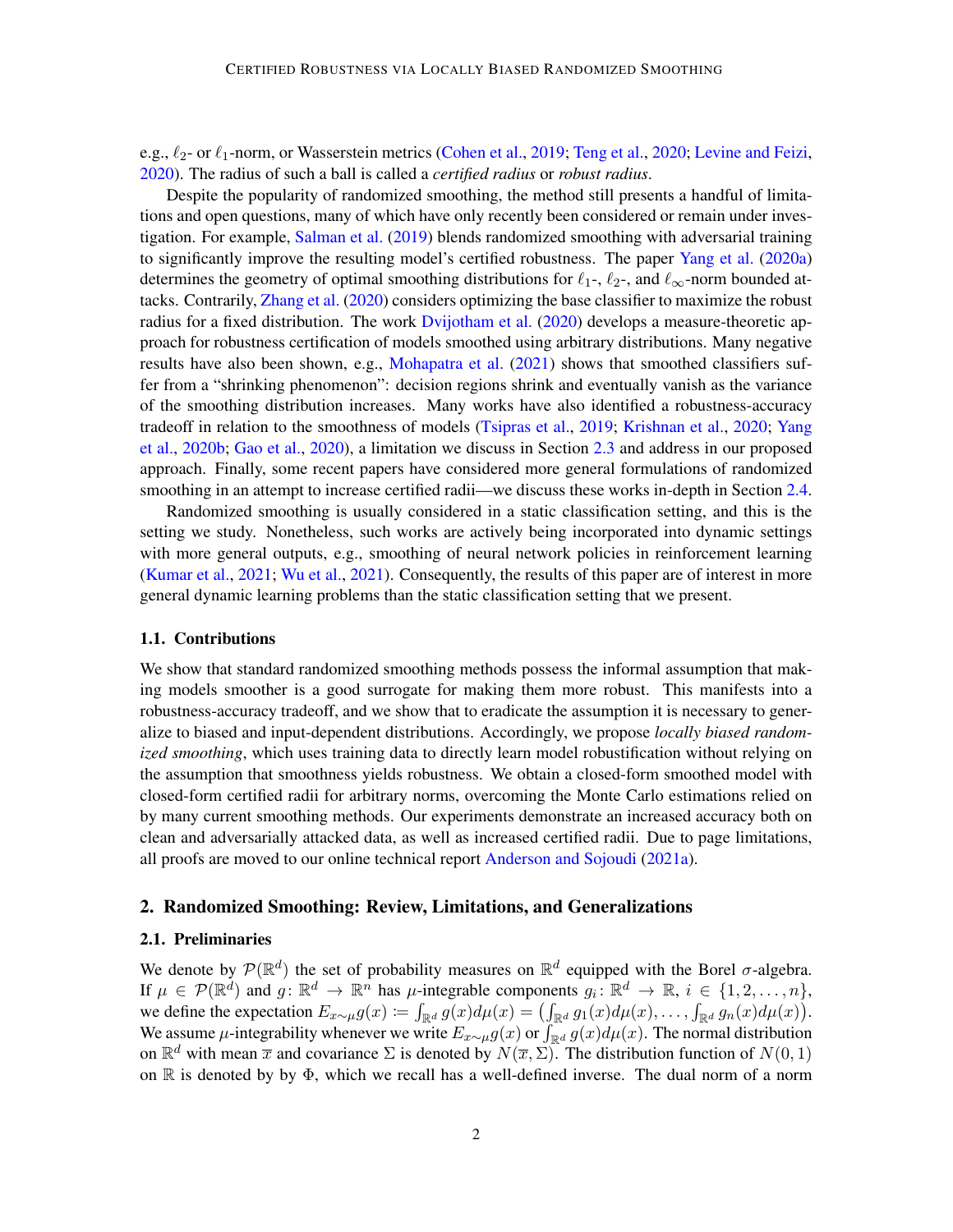$\|\cdot\|: \mathbb{R}^d \to [0,\infty)$  is denoted by  $\|\cdot\|_*$ , and is given by  $\|y\|_* = \sup\{x^\top y : \|x\| \le 1\}$  for all  $y \in \mathbb{R}^d$ . Throughout, we allow  $\|\cdot\|$  to denote an arbitrary norm, the domain of which will be clear from context. We let  $\rho: \mathbb{R}^d \times \mathbb{R}^d \to [0, \infty)$  denote the metric defined by  $\rho(x, y) = ||x - y||_2$ . For ease of exposition, we assume that all arg max and arg min yield singleton sets.<sup>[1](#page-2-0)</sup>

Consider a classifier  $f: \mathbb{R}^d \to \{1, 2, ..., n\}$  defined by  $f(x) \in \arg \max_{i \in \{1, 2, ..., n\}} g_i(x)$ , where  $g: \mathbb{R}^d \to \mathbb{R}^n$ . In this paper, we consider robustifying f using the randomized smoothing framework.

#### 2.2. Review of Randomized Smoothing

Instead of assigning the class  $f(x)$  to an input  $x \in \mathbb{R}^d$ , randomized smoothing assign the expected class under f of random perturbations of x. This amounts to choosing a smoothing measure  $\mu \in$  $\mathcal{P}(\mathbb{R}^d)$  and replacing f with the smoothed classifier  $f^\mu: \mathbb{R}^d \to \{1, 2, ..., n\}$  defined by  $f^\mu(x) \in$  $\arg \max_{i \in \{1, 2, ..., n\}} g_i^{\mu}$  $i^{\mu}(x)$ , with  $g^{\mu} \colon \mathbb{R}^d \to \mathbb{R}^n$  given by  $g^{\mu}(x) = E_{\epsilon \sim \mu} g(x + \epsilon)$ .

Some works consider directly manipulating the hard classifier  $f$  without regard to the soft clas-sifier g [\(Cohen et al.,](#page-10-4) [2019;](#page-10-4) [Teng et al.,](#page-12-6) [2020\)](#page-12-6). In contrast, we smooth the soft classifier g before the arg max is taken, as is done in many other works [\(Salman et al.,](#page-12-7) [2019;](#page-12-7) [Zhai et al.,](#page-13-8) [2020;](#page-13-8) [Levine](#page-11-7) [and Feizi,](#page-11-7) [2020;](#page-11-7) [Kumar et al.,](#page-11-11) [2020\)](#page-11-11). Smoothing q, which generalizes smoothing  $f$  [\(Salman et al.,](#page-12-7) [2019\)](#page-12-7), takes into account the confidence of the base classifier, whereas hard smoothing does not [\(Kumar et al.,](#page-11-11) [2020\)](#page-11-11). Consequently, we concern ourselves only with soft smoothing.

Intuitively, randomized smoothing flattens jagged regions of the decision boundary, where adversarial inputs are conjectured to exist [\(Fawzi et al.,](#page-10-7) [2018\)](#page-10-7). This intuition can be formalized in the framework of convolution. If  $\mu$  has density  $\phi \colon \mathbb{R}^d \to [0,\infty)$  (with respect to Lebesgue measure) that is symmetric (i.e.,  $\phi(-x) = \phi(x)$ ), then randomized smoothing is the convolution

$$
g^{\mu}(x) = \int_{\mathbb{R}^d} \phi(\epsilon)g(x - \epsilon)d\epsilon = \phi * g(x).
$$

In general, the convolution  $g^{\mu} = \phi * g$  is smoother than the functions  $\phi$  and g being convolved [\(Folland,](#page-11-12) [1999\)](#page-11-12). From the control and signal processing perspective, this convolutional representation shows that randomized smoothing acts as a low-pass filter on  $g$ . Upon attenuating the highfrequency behavior in  $q$  via smoothing, the radius of robustness around clean inputs has been found to increase, with certified robust radii given for special cases of the smoothing measure  $\mu$ .

The most popular form of randomized smoothing, introduced in [Cohen et al.](#page-10-4) [\(2019\)](#page-10-4), takes the smoothing measure  $\mu$  to be that of the normal distribution  $N(0, \sigma^2 I)$ . We refer to this scheme as *normal smoothing*. In this case,  $g^{\mu}$  becomes the Weierstrass transform of g, which is well known to attenuate high-frequency components in g. Since evaluating  $g^{\mu}(x)$  in this case requires computing an integral that has no closed-form formula in general, implementing normal smoothing typically requires Monte Carlo estimation. The authors of [Cohen et al.](#page-10-4) [\(2019\)](#page-10-4) proved a certified robust  $\ell_2$ radius for normal smoothing, which must also be estimated via Monte Carlo methods. We recall the result below in terms of soft classifier smoothing—see [Zhai et al.](#page-13-8) [\(2020\)](#page-13-8) for this generalization.

<span id="page-2-1"></span>**Theorem 1 [\(Cohen et al.](#page-10-4) [\(2019\)](#page-10-4); [Zhai et al.](#page-13-8) [\(2020\)](#page-13-8))** *Assume that*  $g: \mathbb{R}^d \to [0,1]^n$ *. Let*  $\sigma^2 > 0$ *,* and let  $\mu$  be the probability measure of the normal distribution  $N(0,\sigma^2 I)$ . Consider a point  $x\in\mathbb{R}^d$ 

<span id="page-2-0"></span><sup>1.</sup> This assumption is violated in some cases, e.g., when considering inputs on decision boundaries. In practice, however, we are not concerned with these pathological cases, as they correspond to sets of zero Lebesgue measure.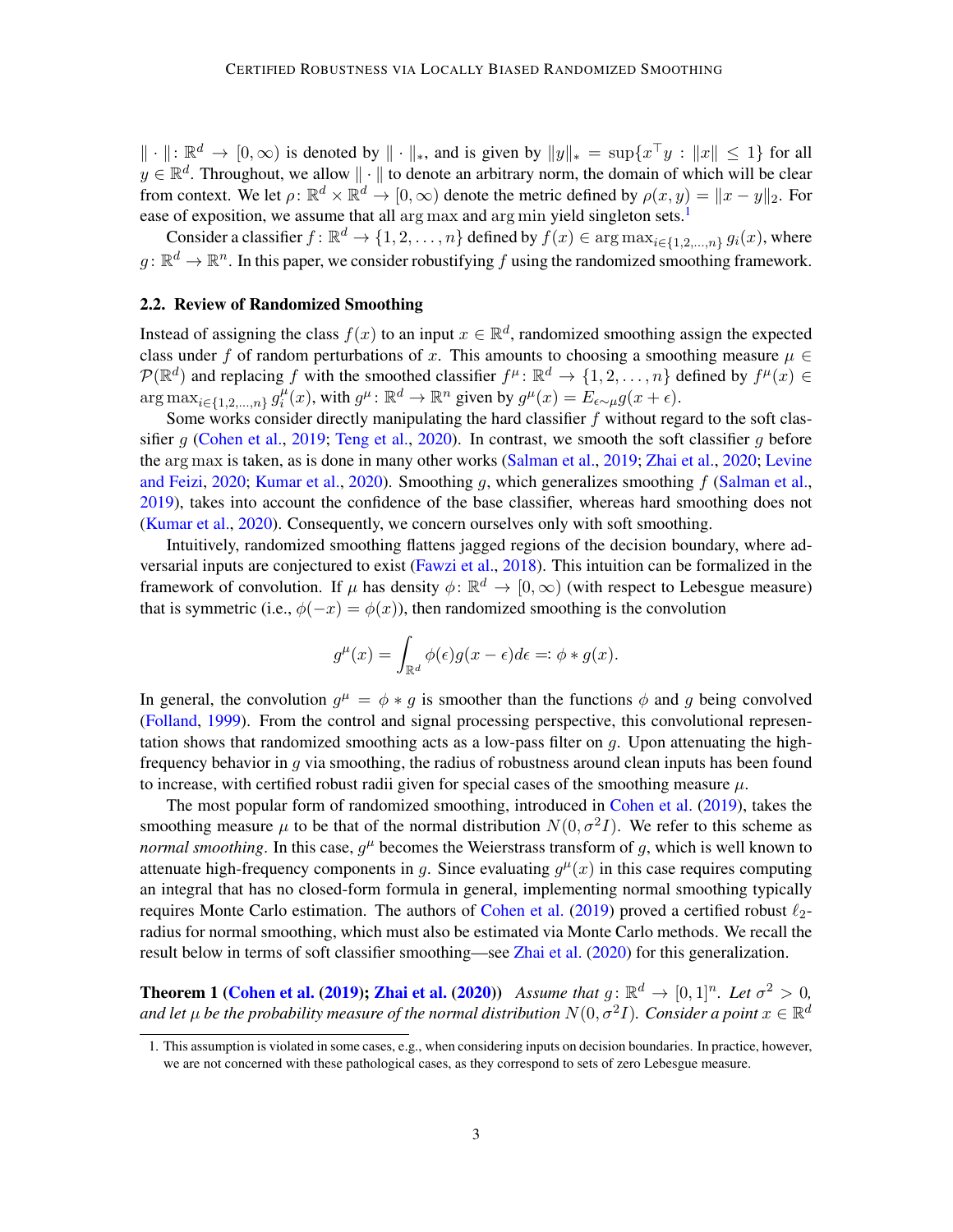*and let*  $y = f^{\mu}(x) \in \arg \max_{i \in \{1, 2, ..., n\}} g_i^{\mu}$  $i^{\mu}(x)$  *and*  $y' \in \arg \max_{i \in \{1, 2, ..., n\} \setminus \{y\}} g_i^{\mu}$  $\int_{i}^{\mu}(x)$ . Then  $f^{\mu}(x+\delta) = y$  for all  $\delta \in \mathbb{R}^d$  such that

$$
\|\delta\|_2 \leq r_\sigma(x) \coloneqq \frac{\sigma}{2}\left(\Phi^{-1}(g^\mu_y(x)) - \Phi^{-1}(g^\mu_{y'}(x))\right).
$$

#### <span id="page-3-0"></span>2.3. Limitations of Randomized Smoothing

We remark two important restrictions on the measure  $\mu$  that are common to most randomized smoothing methods in the literature: 1)  $\mu$  is uniform with respect to the input x, and 2)  $\mu$  is centered at  $0 \in \mathbb{R}^d$ . In this section, we formalize these restrictions and show why they should be relaxed.

We begin with Proposition [3](#page-3-1) below, which, as a direct consequence of the uniform smoothing measure, shows that  $g^{\mu}$  is necessarily "more constant" than g. This forces classification to remain constant over larger regions of the input space, but when these regions become too large (i.e., when L becomes very small), the accuracy of the predictions degrades [\(Krishnan et al.,](#page-11-8) [2020;](#page-11-8) [Yang et al.,](#page-13-6) [2020b\)](#page-13-6). The proposition has an obvious generalization to the case of local Lipschitzness.

**Definition 2** Let  $L \in \mathbb{R}$ , and let  $\|\cdot\|$  and  $\|\cdot\|'$  be norms on  $\mathbb{R}^d$  and  $\mathbb{R}^n$ , respectively. A function *h*:  $\mathbb{R}^d$  →  $\mathbb{R}^n$  *is called L*-Lipschitz in norms ( $\|\cdot\|$ ,  $\|\cdot\|'$ ) *if for all*  $x, x' \in \mathbb{R}^d$  *it holds that*  $\|h(x)$  $h(x')\|' \leq L\|x - x'\|.$ 

<span id="page-3-1"></span>**Proposition 3** If g is L-Lipschitz in norms  $(\|\cdot\|, \|\cdot\|')$ , then  $g^{\mu}$  is L-Lipschitz in norms  $(\|\cdot\|, \|\cdot\|')$ .

We next show that smoothing measures centered at the origin  $0 \in \mathbb{R}^d$  cannot change a linear decision boundary, even if they are allowed to depend on the input x (which we denote by  $\mu_x$ ). This is true even when doing so would increase robustness with respect to the data distribution at hand. Thus, unbiased smoothing distributions cannot robustify linear classifiers.

**Definition 4** A measure  $\mu \in \mathcal{P}(\mathbb{R}^d)$  is called unbiased if  $E_{\epsilon \sim \mu} \epsilon = 0$ . The measure  $\mu$  is called biased *if it is not unbiased.*

<span id="page-3-2"></span>**Proposition 5** Suppose that g is affine, namely  $g(x) = Ax + b$  for some  $A \in \mathbb{R}^{n \times d}$  and  $b \in \mathbb{R}^n$ . *Consider*  $g^{\mu}$  *with input-dependent smoothing measure*  $\mu_x$ *, so that*  $g^{\mu}(x) = E_{\epsilon \sim \mu_x} g(x + \epsilon)$ *. If*  $\mu_x$  *is*  $$ 

When the smoothing measure is unbiased and uniform with respect to the input, we refer to the scheme as *standard smoothing*. Together, the two limitations in Propositions [3](#page-3-1) and [5](#page-3-2) point to a fundamental informal assumption that underlies standard smoothing: *making classifiers smoother, as characterized by their Lipschitz constant or the linearity of their decision boundaries, is a good surrogate for increasing robustness*. Although standard smoothing has been shown to work well in many settings, the assumption that smoothness yields robustness is fundamentally flawed, since minimizing the Lipschitz constant degrades accuracy [\(Krishnan et al.,](#page-11-8) [2020;](#page-11-8) [Yang et al.,](#page-13-6) [2020b\)](#page-13-6). If the assumption were to hold, then a constant classifier, obtained, e.g., by letting  $\sigma^2 \to \infty$  in Theorem [1,](#page-2-1) would be the most robust classifier, which is nonsensical when we take accuracy into account. The work [Madry et al.](#page-11-2) [\(2018\)](#page-11-2) corroborates this conclusion, arguing that simultaneous accuracy and robustness often requires a complicated decision boundary. Thus, our goal should be to directly increase robustness with respect to the data distribution, without resorting to surrogate notions such as smoothness. To do so, Propositions [3](#page-3-1) and [5](#page-3-2) show that we must generalize the smoothing framework to allow for input-dependent and biased smoothing measures.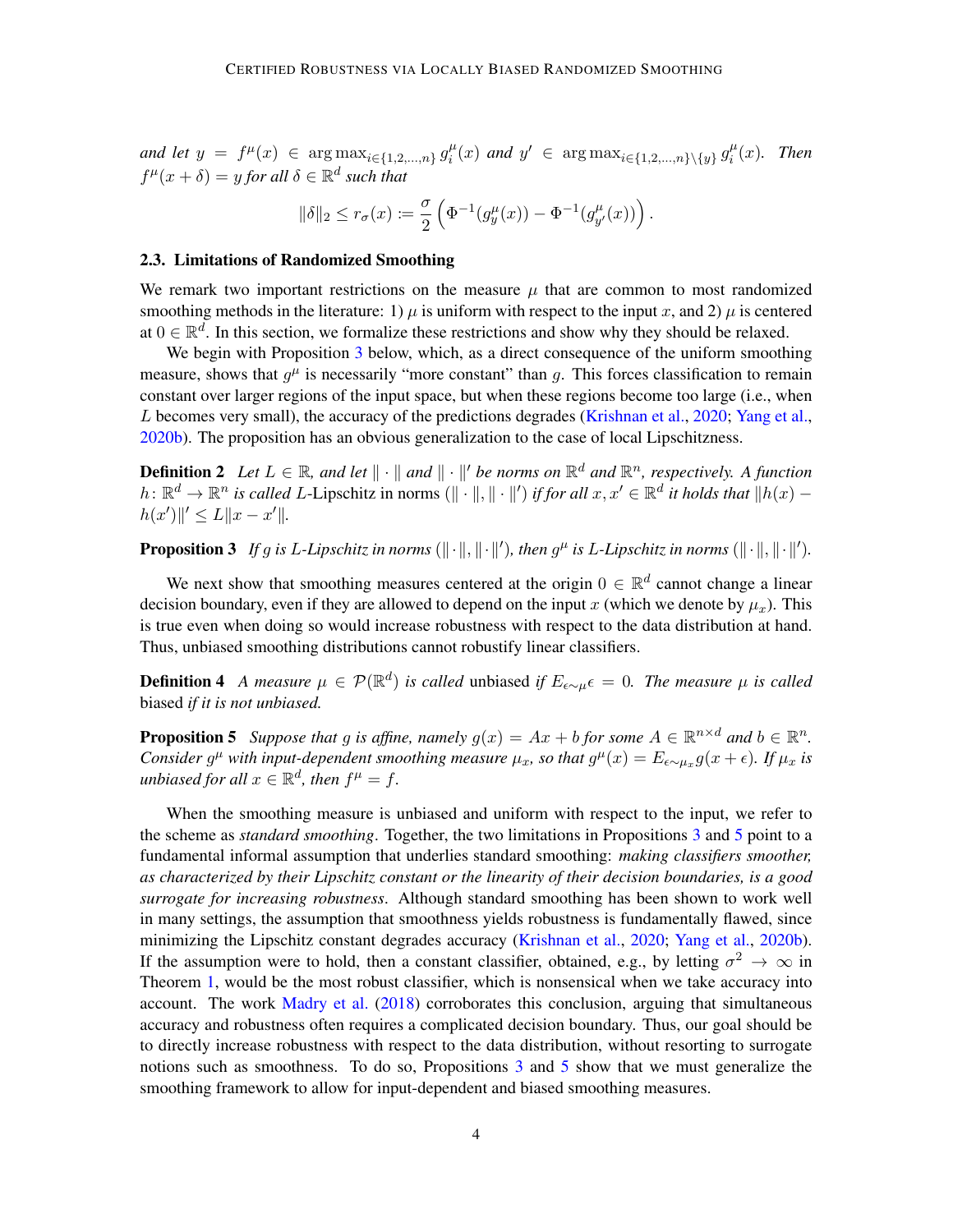#### <span id="page-4-0"></span>2.4. Generalizing Randomized Smoothing and Related Works

Henceforth, we consider  $\mu = \{\mu_x \in \mathcal{P}(\mathbb{R}^d) : x \in \mathbb{R}^d\}$  with all  $\mu_x$  possibly biased, and define

$$
g^{\mu}(x) = E_{\epsilon \sim \mu_x} g(x + \epsilon). \tag{1}
$$

We refer to this scheme as *generalized smoothing*.

A handful of recent works have considered generalized smoothing (although most of them in a blind attempt to increase robust radii, not because they have recognized and seek to overcome the flawed informal assumption previously discussed). For example, [Wang et al.](#page-12-10) [\(2021\)](#page-12-10) uses normal distributions  $N(0, \sigma_i^2 I)$  to maximize  $\ell_2$ -robust regions around every training point  $x_i$ . If a test input x is not contained in any such certified region, they optimize a new variance  $\sigma^2(x)$  to allocate a certified region around x, which is then used for future classification. Not only is this restricted to  $\ell_2$ -adversaries and computationally heavy due to two-stage training, but also the resulting classifier depends on the order of incoming inputs, introducing new performance and robustness concerns.

The works [Alfarra et al.](#page-10-8) [\(2020\)](#page-10-8) and [Chen et al.](#page-10-9) [\(2021\)](#page-10-9) use  $\mu_x$  being the measure associated with  $N(0, \sigma^2(x)I)$ , where the variance is chosen to maximize the certified  $\ell_2$ -radius of normal smoothing;  $\sigma^2(x) \in \arg\max_{\sigma^2>0} r_\sigma(x)$ . The authors of [Eiras et al.](#page-10-10) [\(2021\)](#page-10-10) use the same idea, albeit they extend the approach to specific anisotropic distributions. The work Suken *ik* et al. [\(2021\)](#page-12-11) shows that, in addition to suffering from the curse of dimensionality, the robustness certificates issued by these three works are actually invalid in practice. To see this, consider a fixed input  $x \in \mathbb{R}^d$  and its chosen smoothing measure  $\mu_x \in \mathcal{P}(\mathbb{R}^d)$ . These works certify that, for  $\delta \in \mathbb{R}^d$  within a specified robust radius,  $x + \delta$  is classified the same as x under the smoothed classifier using  $\mu_x$ . However, the classifier uses the measure  $\mu_{x+\delta} \neq \mu_x$  when classifying  $x + \delta$  (since the measure is optimized per-input), and therefore, the robustness certificate does not apply to the actual classifier used at test time. To overcome this, Súkeník et al. [\(2021\)](#page-12-11) proposes a specific parameterization of  $\sigma^2(x)$  for generalized smoothing with  $N(0, \sigma^2(x))$  that leads to valid robust  $\ell_2$ -radii, but they find that the certified radii do not notably increase over normal smoothing in practice.

These works, all still preprints, showcase the importance and timeliness of generalized smoothing, and highlight its difficulties in deriving robust radii. In the sequel, we use generalized smoothing to learn a closed-form manipulation of the decision boundary from data. Our approach culminates into robust radii for arbitrary norms that are mathematically rigorous and practically valid.

### 3. Robustifying Binary Linear Classifiers

Since standard smoothing is unable to robustify linear classifiers, we start from the basics: we assume a binary linear setting, with  $g: \mathbb{R}^d \to \mathbb{R}$ ,  $g(x) = a^{\top}x + b$ , and  $f(x) = \text{sign}(g(x))$ .

### 3.1. Optimal Robustification Under the Direction Oracle

Consider a point  $x \in \mathbb{R}^d$ . We start by assuming that we know that the true class of x is 1. Formally, we assume that there exists an oracle function  $y \colon \mathbb{R}^d \to \{-1,1\}$  that gives the true class of x, and for this point x it holds that  $y(x) = 1$ . With this in mind, we remark that

<span id="page-4-1"></span>
$$
g^{\mu}(x) = E_{\epsilon \sim \mu_x} (a^{\top}(x + \epsilon) + b) = g(x) + a^{\top} E_{\epsilon \sim \mu_x} \epsilon.
$$
 (2)

Since x has true class 1, robustification at x is equivalent to  $g^{\mu}(x) > g(x)$ , so that the neighborhood around x classified into class 1 increases in size. Hence, our goal amounts to maximizing  $a^\top E_{\epsilon \sim \mu_x} \epsilon$ .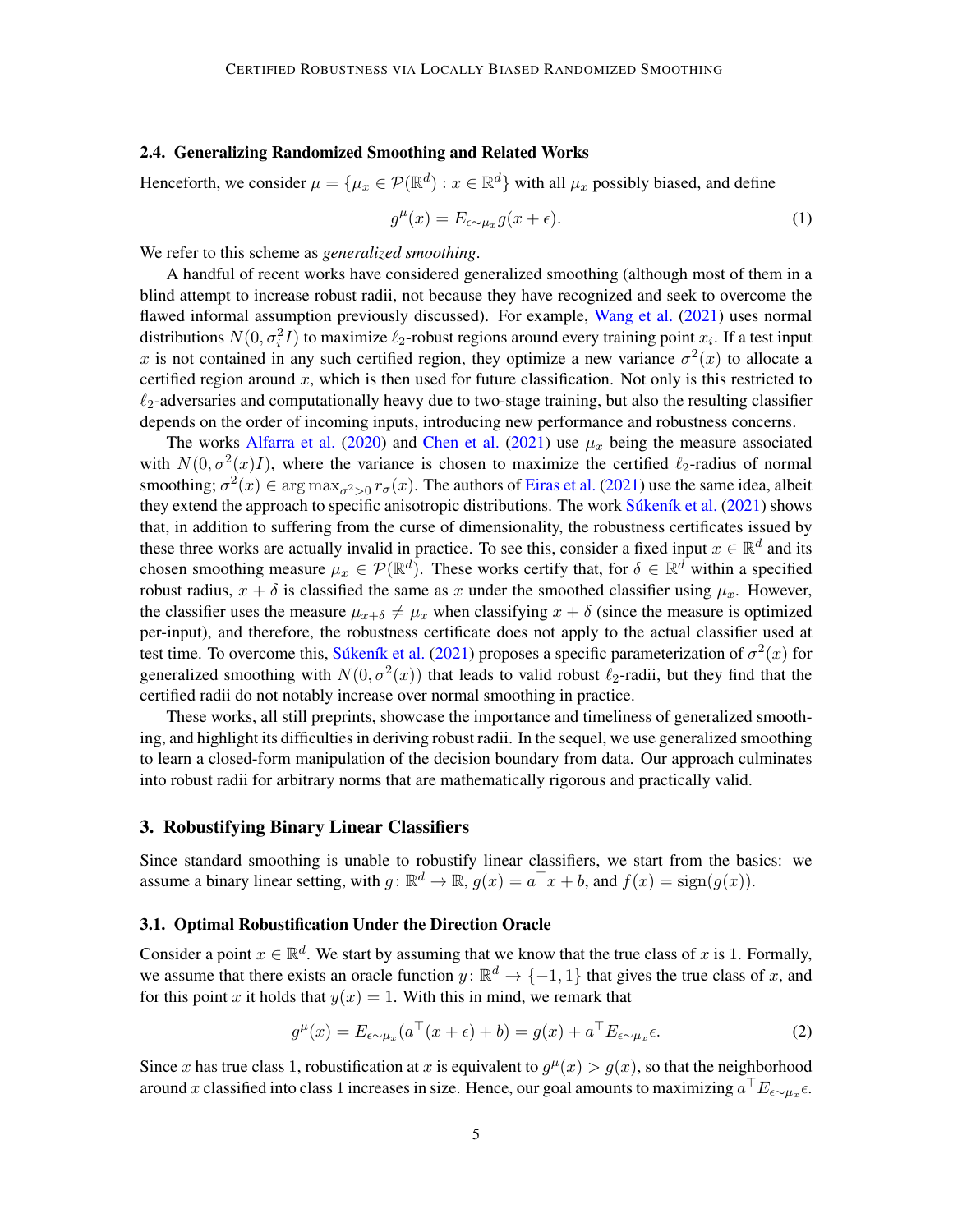Without constraints on  $\mu_x$ , this optimization would be unbounded. Therefore, we consider measures with bounded expectation  $E_{\epsilon \sim \mu_x} \epsilon$ , and we find that an optimal  $\mu_x$  is one attaining<sup>[2](#page-5-0)</sup>  $a^{\top} E_{\epsilon \sim \mu_x} \epsilon$  $\sup \left\{ a^\top E_{\epsilon \sim \nu_x} \epsilon : ||E_{\epsilon \sim \nu_x} \epsilon|| \leq \alpha, \ \nu_x \in \mathcal{P}(\mathbb{R}^d) \right\} = \alpha ||a||_*$ 

If, on the other hand, the true class of x is  $-1$ , then an optimal  $\mu_x$  is one attaining  $a^\top E_{\epsilon \sim \mu_x} \epsilon =$  $-\alpha \|a\|_*$ . Therefore, for general  $x \in \mathbb{R}^d$ , we find that the optimal smoothed classifier is given by

<span id="page-5-1"></span>
$$
g^{\mu}(x) = g(x) + \alpha y(x) \|a\|_{*},
$$
\n(3)

where  $y(x) \in \{-1, 1\}$  is the oracle class assigned to x. We call y the *direction oracle*, since its value at x determines which direction to push the decision boundary (either in the  $a$  or  $-a$  direction).

#### 3.2. Approximating the Direction Oracle

Suppose that we have a subset of training data  $\{(x_1, y_1), \ldots, (x_N, y_N)\} \subseteq \mathbb{R}^d \times \{-1, 1\}$ . We have the true classes  $y(x_i) = y_i$  for these data points, and therefore the optimal robustified classification is given by  $g^{\mu}(x_i) = g(x_i) + \alpha y_i ||a||_*$ . However, for a general point x, we do not have access to  $y(x)$  (if we did, we would not need to learn anything). Thus, for  $x \notin \{x_1, x_2, \ldots, x_N\}$ , we propose to approximate  $y(x)$  based on the given data. This approximation of the direction oracle will be denoted by  $\hat{y}$ :  $\mathbb{R}^d \to \{-1, 1\}$ , and will be used in place of y in our smoothed classifier [\(3\)](#page-5-1).

It is insightful to note that  $g^{\mu}$  does not use the oracle value  $y(x)$  to directly classify x. Rather, it is used to encode which direction to push the decision boundary for robustification. Thus, a "good" approximation of the direction oracle is one that encodes a "good" manipulation of the decision boundary to achieve robustification, not necessarily those that accurately predict the true label. With this insight in mind, we propose the approximate direction oracle to be the 1-nearest neighbor  $\hat{y}(x) = y_{i^*(x)}$ , where  $i^*: \mathbb{R}^d \to \{1, 2, ..., N\}$  is defined<sup>[3](#page-5-2)</sup> by  $i^*(x) \in \arg \min_{i \in \{1, 2, ..., N\}} \rho(x, x_i)$ . This choice is natural since robustness is a local property and most classifiers are continuous. Note that  $\hat{y}(x_i)$  recovers  $y_i$  for the data  $x_i$ . In Theorems [6](#page-6-0) and [8,](#page-7-0) we will see that this approximate direction oracle yields closed-form certified robust radii. Using other approximate direction oracles could present an interesting direction for future research (for example, k-nearest neighbors or learning a neural network to output labels that optimize the induced robustness).

#### 3.3. Locally Biased Randomized Smoothing

With our smoothing scheme now finalized, the classifier becomes

$$
g^{\mu}(x) = g(x) + \alpha y_{i^*(x)} \|a\|_*.
$$
 (4)

We remark the two underlying features that distinguish our scheme from standard smoothing: the direction oracle encodes an informed manipulation of the decision boundary that is determined *locally* based on data, and this manipulation optimized for robustness using *biased* smoothing measures. For this reason, we term our framework *locally biased randomized smoothing*.

In contrast to standard smoothing,  $g^{\mu}$  may be nonlinear when the data informs us that nonlinearity is required to increase robustness. We will continue to refer to  $f^{\mu}$  (and  $g^{\mu}$ ) as the smoothed classifier, despite the fact that it may be less smooth than the base classifier. Unlike normal smoothing, our classifier requires no Monte Carlo estimation, since the smoothing distribution has a closed-form

<span id="page-5-0"></span><sup>2.</sup> This optimization is always attained by an appropriately chosen Dirac measure.

<span id="page-5-2"></span><sup>3.</sup> This is well-defined under our assumption that the arg min yields a singleton set.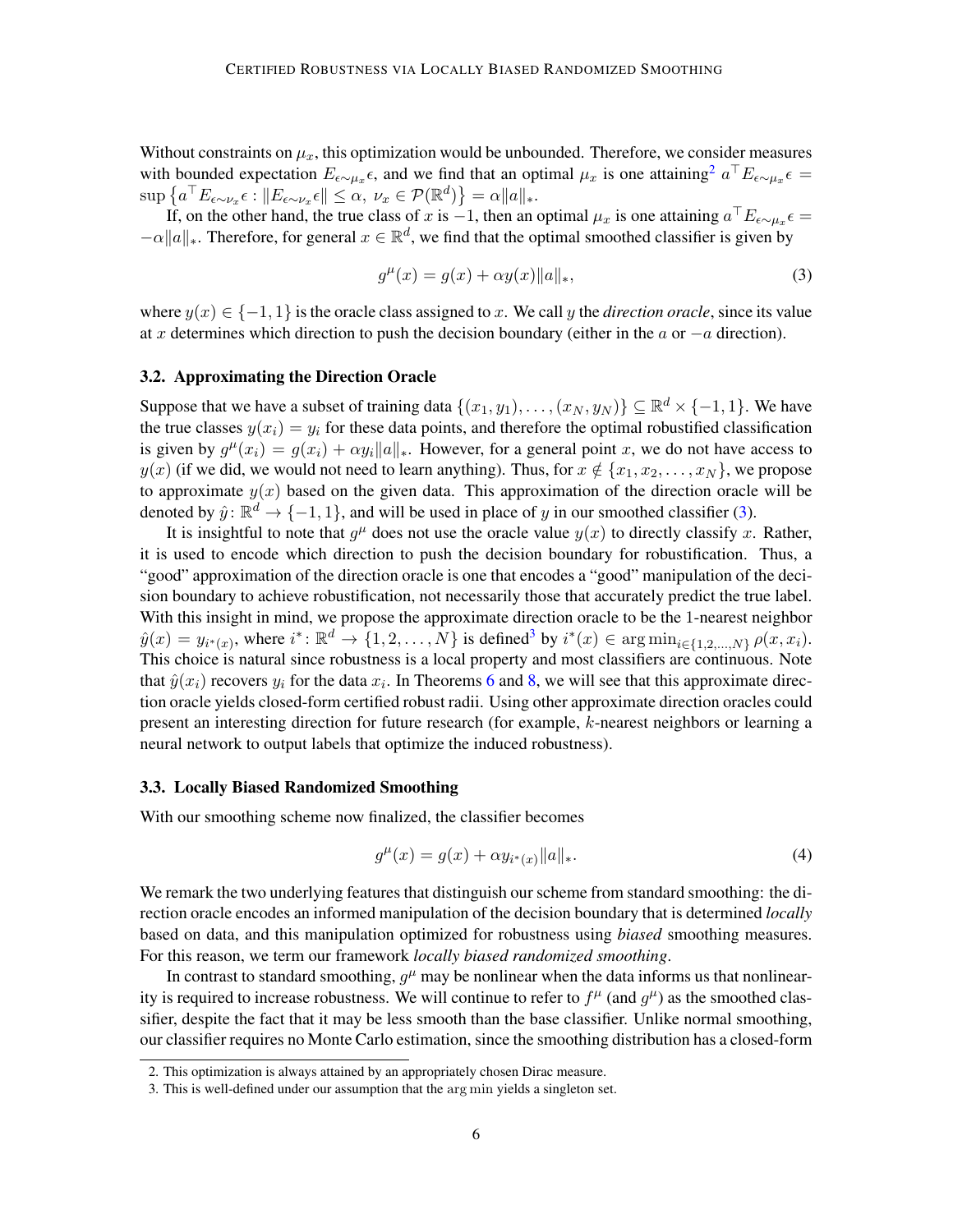expectation. As  $\alpha \to \infty$ , the classifier  $f^{\mu}$  converges pointwise to the 1-nearest neighbor classifier. On the other hand, normal smoothing converges pointwise to a constant function as  $\sigma^2 \to \infty$ . Thus, we may view both methods as interpolating between the base classifier, typically optimized for clean accuracy, and a limiting classifier. With this perspective, a good limiting classifier is one that is optimized for robust accuracy, and we posit that our data-informed 1-nearest neighbor better serves this purpose than the constant function. Indeed, it has been shown that 1-nearest neighbor classifiers are accurate and certifiably robust when the data follows mild separation properties [\(Wang et al.,](#page-12-12) [2018\)](#page-12-12), which justifies our use of the 1-nearest neighbor approximate direction oracle.

The choice of norm  $\|\cdot\|$  and bias level  $\alpha$  are left to the user. As will soon be seen in Theorems [6](#page-6-0) and [8,](#page-7-0) the certified radii are in terms of ∥ · ∥, so the norm should be chosen according to the threat model at hand. For example, it is common to use  $\|\cdot\|_{\infty} : \delta \mapsto \max_{i \in \{1,2,\dots,d\}} |\delta_i|$  in image classification settings. The effects of the bias level  $\alpha$  are explored experimentally in Section [5.](#page-7-1)

<span id="page-6-0"></span>We now provide closed-form certified radii for linear base classifiers.

**Theorem 6** *Consider*  $x \in \mathbb{R}^d$  *and*  $fix i = i^*(x)$ *. Then*  $f^{\mu}(x + \delta) = f^{\mu}(x)$  for all  $\delta \in \mathbb{R}^d$  such that

$$
\|\delta\| < r_{\text{linear}}^{\mu}(x) := \min\left\{ \frac{|g^{\mu}(x)|}{\|a\|_{*}}, \min\left\{ \frac{\rho(x,x_j)^2 - \rho(x,x_i)^2}{2\|x_i - x_j\|_{*}} : y_j \neq y_i, \ j \in \{1,2,\ldots,N\} \right\} \right\}.
$$

Note that  $r_{\text{linear}}^{\mu}(x) \ge 0$  for all  $x \in \mathbb{R}^d$ . Furthermore, the term  $\frac{|g^{\mu}(x)|}{||a||_*}$  $\frac{q^{r}(x)}{\|a\|_{*}}$  is the distance (in norm  $\|\cdot\|$ ) from x to the hyperplane  $\{x' \in \mathbb{R}^d : g(x') + \alpha y_{i^*(x)} \|a\|_*=0\}$  [\(Mangasarian,](#page-12-13) [1999\)](#page-12-13), which is the decision boundary of f offset by  $\alpha y_{i^*(x)} ||a||_*$ . Thus, when  $y_{i^*(x)} = f(x)$ , meaning that the base classifier and the approximate direction oracle agree at x, we have  $\frac{|g^{\mu}(x)|}{||g||}$  $\frac{g^{\mu}(x)|}{\|a\|_{*}} = \frac{|g(x)|}{\|a\|_{*}}$  $\frac{g(x)}{\|a\|_{*}} + \alpha$ . Therefore, this term of the certified radius is strictly larger than the robust radius  $r(x) := \frac{|g(x)|}{||g||}$  $\frac{g(x)}{\|a\|_{*}}$  under f. The term  $\frac{\rho(x,x_j)^2 - \rho(x,x_i)^2}{2||x_i-x_i||}$  $\frac{2||x_j| - \rho(x, x_i)}{2||x_i - x_j||_*}$  with  $y_j \neq y_i$  quantifies how close x is to a data point of class different from that assigned by the approximate direction oracle. If  $x$  is sufficiently far from such data points and  $y_{i^*(x)} = f(x)$ , then  $r_{\text{linear}}^{\mu}(x) = r(x) + \alpha$ , and as a result the robust radius increases by  $\alpha$ . This need not happen in general. If x is relatively close to a data point of class  $y_j \neq y_i$  or if  $y_{i^*(x)} \neq f(x)$ , then  $r_{\text{linear}}^{\mu}(x)$  may be less than  $r(x)$ . This is expected, since in these cases the nearby data informs us that x may not belong to class  $f(x)$  predicted by the base classifier. These are the sacrificial points that may move closer to the resulting decision boundary in the name of robustifying where the data says to. Such points must exist since it is not possible to robustify everywhere simultaneously.

### 4. Extension to Nonlinear Classifiers

We now extend the approach to binary nonlinear classifiers. Assume that  $g: \mathbb{R}^d \to \mathbb{R}$  is continuously differentiable and possibly nonlinear. For  $x, \epsilon \in \mathbb{R}^d$ , the mean value theorem gives that  $g(x+\epsilon) = g(x) + \nabla g(x')^\top \epsilon$  for some  $x'$  on the line segment between x and  $x + \epsilon$ . By continuity of  $\nabla g$ , we have that  $\lim_{x'\to x} \nabla g(x') = \nabla g(x)$ . Therefore, informally,  $g(x+\epsilon) \approx g(x) + \nabla g(x)^\top \epsilon$ for all  $\epsilon$  with small norm. Consequently, instead of using the expectation of  $g(x + \epsilon)$  to define the smoothed classifier, we propose to use the expectation of  $g(x) + \nabla g(x)^\top \epsilon$ . In doing so, we define  $g^{\mu}$  by  $g^{\mu}(x) = g(x) + \nabla g(x)^{\top} E_{\epsilon \sim \mu_x \epsilon}$ . Unlike the linear case,  $g^{\mu}(x)$  may not equal  $E_{\epsilon \sim \mu_x} g(x + \epsilon)$ . This modification enables us to prove certified radii while maintaining notable increases in robust accuracy in practice. When the base classifier is linear,  $g^{\mu}$  reduces to the prior formulation [\(2\)](#page-4-1).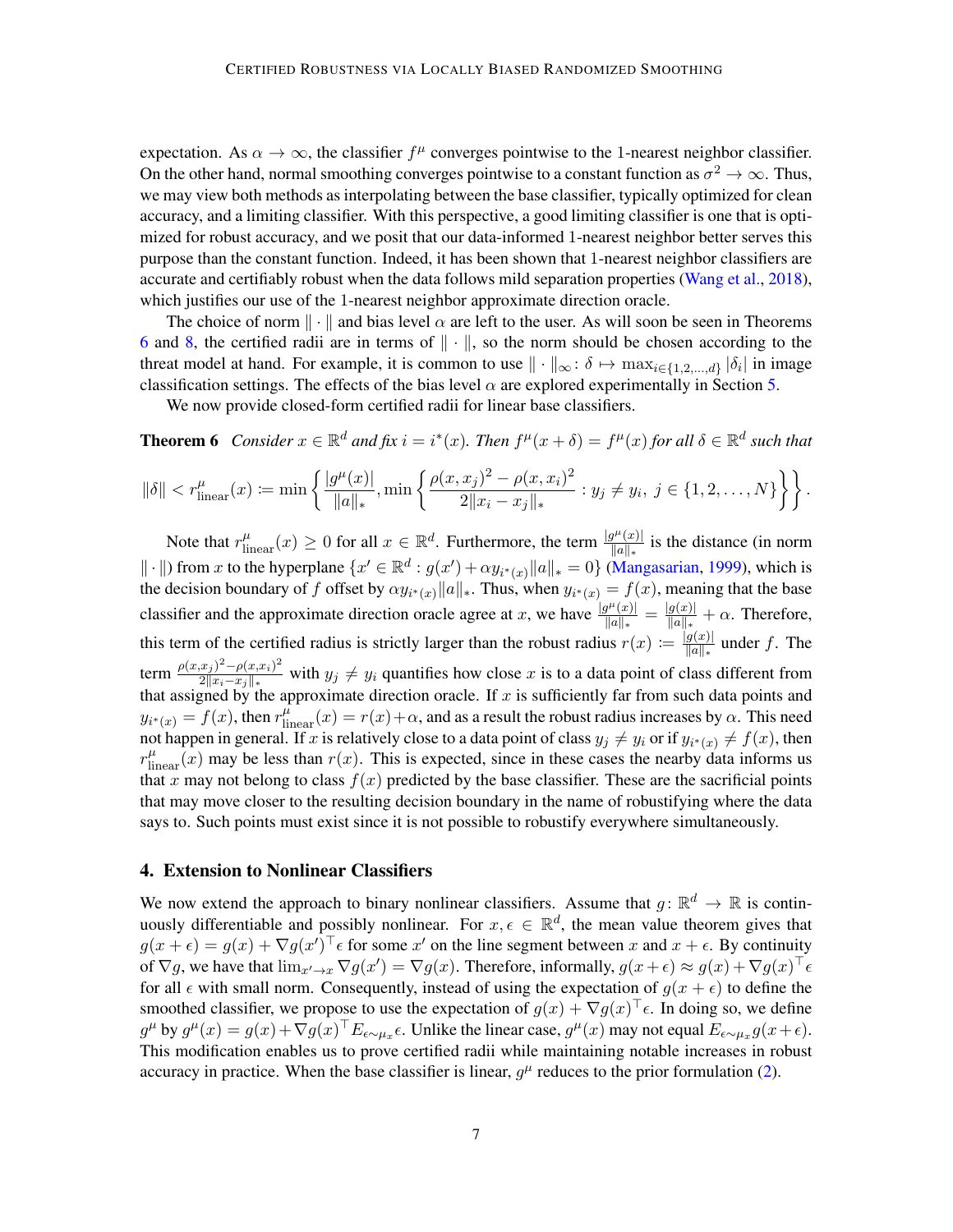Performing the same analysis as in the linear case, the smoothed classifier becomes

<span id="page-7-2"></span>
$$
g^{\mu}(x) = g(x) + \alpha y_{i^*(x)} \|\nabla g(x)\|_{*}.
$$
 (5)

We emphasize that [\(5\)](#page-7-2) shows that the convergence of  $f^{\mu}$  to the 1-nearest neighbor classifier as  $\alpha \to \infty$  is nonlinear and nontrivial. In particular, [\(5\)](#page-7-2) is a data-informed nonlinear manipulation of the decision boundary. The smoothed classifier [\(5\)](#page-7-2) cannot be justified directly without relying on our methodology;  $g^{\mu}$  is not simply a naive linear interpolation between g and the 1-nearest neighbor.

Interestingly, when  $\|\cdot\| = \|\cdot\|_{\infty}$ , the value  $g^{\mu}(x)$  approximates the soft classification (under g) of the adversarial attack  $x_{\text{FGSM}} := x + \alpha \text{sign}(\nabla \ell(x))$  generated by the well-known fast gradient sign method (FGSM) with loss  $\ell(\cdot) = y_{i^*(\cdot)}g(\cdot)$  to be maximized [\(Goodfellow et al.,](#page-11-1) [2015\)](#page-11-1). High values of this loss are actually beneficial with respect to the given data, and therefore an alternative interpretation of our method is as a preemptive "anti-attack" everywhere in the input space.

Theorem [8](#page-7-0) below generalizes the certified radii of Theorem [6](#page-6-0) to nonlinear base classifiers. The result uses a global Lipschitz constant of the gradient, which is easily modified to use local constants if desired (e.g., the local Lipschitz constant over a  $\|\cdot\|$ -norm ball at x of radius  $r_{\text{data}}^{\mu}(x)$ ). In general, local constants give stronger bounds but are difficult to compute. See related works on estimating and upper-bounding Lipschitz constants, e.g., [Weng et al.](#page-13-9) [\(2018b\)](#page-13-9); [Fazlyab et al.](#page-10-11) [\(2019\)](#page-10-11).

<span id="page-7-3"></span>Assumption 7 *The gradient*  $\nabla g \colon \mathbb{R}^d \to \mathbb{R}^d$  is *L*-Lipschitz in norms  $(\|\cdot\|, \|\cdot\|_*)$  for some  $L > 0$ .

<span id="page-7-0"></span>**Theorem 8** Suppose that Assumption [7](#page-7-3) holds. Consider  $x \in \mathbb{R}^d$  and fix  $i = i^*(x)$ . Then  $f^{\mu}(x +$  $\delta$ ) =  $f^{\mu}(x)$  for all  $\delta \in \mathbb{R}^d$  such that  $\|\delta\| < r^{\mu}(x) \coloneqq \min\left\{r_{\text{base}}^{\mu}(x), r_{\text{data}}^{\mu}(x)\right\}$ , where

$$
r_{\text{base}}^{\mu}(x) = \frac{\sqrt{(\alpha L + \|\nabla g(x)\|_{*})^2 + 4L|g^{\mu}(x)\|} - (\alpha L + \|\nabla g(x)\|_{*})}{2L},
$$
  

$$
r_{\text{data}}^{\mu}(x) = \min\left\{\frac{\rho(x, x_{j})^2 - \rho(x, x_{i})^2}{2\|x_{i} - x_{j}\|_{*}} : y_{j} \neq y_{i}, j \in \{1, 2, ..., N\}\right\}.
$$

As in the linear case, the certified radius depends on two terms  $(r_{\text{base}}^{\mu}(x))$  and  $r_{\text{data}}^{\mu}(x))$  that, informally, characterize the local geometry of the base classifier and quantify the distance to the nearest data point of a differing class, respectively. Again,  $r^{\mu}(x) \ge 0$ . When g is linear, then  $\nabla g$ is constant and is therefore 0-Lipschitz. In this case, Theorem [8](#page-7-0) holds for all  $L > 0$ , and therefore  $\lim_{L\downarrow 0} r_{\text{base}}^{\mu}(x) = \frac{|g^{\mu}(x)|}{\|\nabla g(x)\|}$  $\frac{|g^{\mu}(x)|}{\|\nabla g(x)\|_{*}}$  implies that  $r^{\mu}(x) = r^{\mu}_{\text{linear}}(x)$ , i.e., the certified radius recovers that of Theorem  $\overline{6}$ , despite the proof for the nonlinear case involving more bounding steps.

### <span id="page-7-1"></span>5. Numerical Experiments

#### 5.1. Illustrative Example

Consider the spiral dataset with test data shown in Figure [1](#page-8-0) and a support vector machine (SVM) learned on isolated training data. Using the SVM as the base classifier, we apply locally biased randomized smoothing (with an unused subset of training data) with  $\alpha \in [0, 10]$ , denoted  $\alpha$ -LBRS. The certified radius from Theorem [6](#page-6-0) is computed at every test point using both  $|| \cdot || = || \cdot ||_2$  and  $\|\cdot\| = \|\cdot\|_{\infty}$ . The averages of these radii are denoted by  $\ell_2$ -avg $(r^{\mu}(x))$  and  $\ell_{\infty}$ -avg $(r^{\mu}(x))$ , respectively. We also compute the average true certified radii,  $\ell_2$ - and  $\ell_{\infty}$ -avg<sub>true</sub>( $r^{\mu}(x)$ ), which are found by setting the certified radius to zero for test points that are classified incorrectly by  $f^{\mu}$ .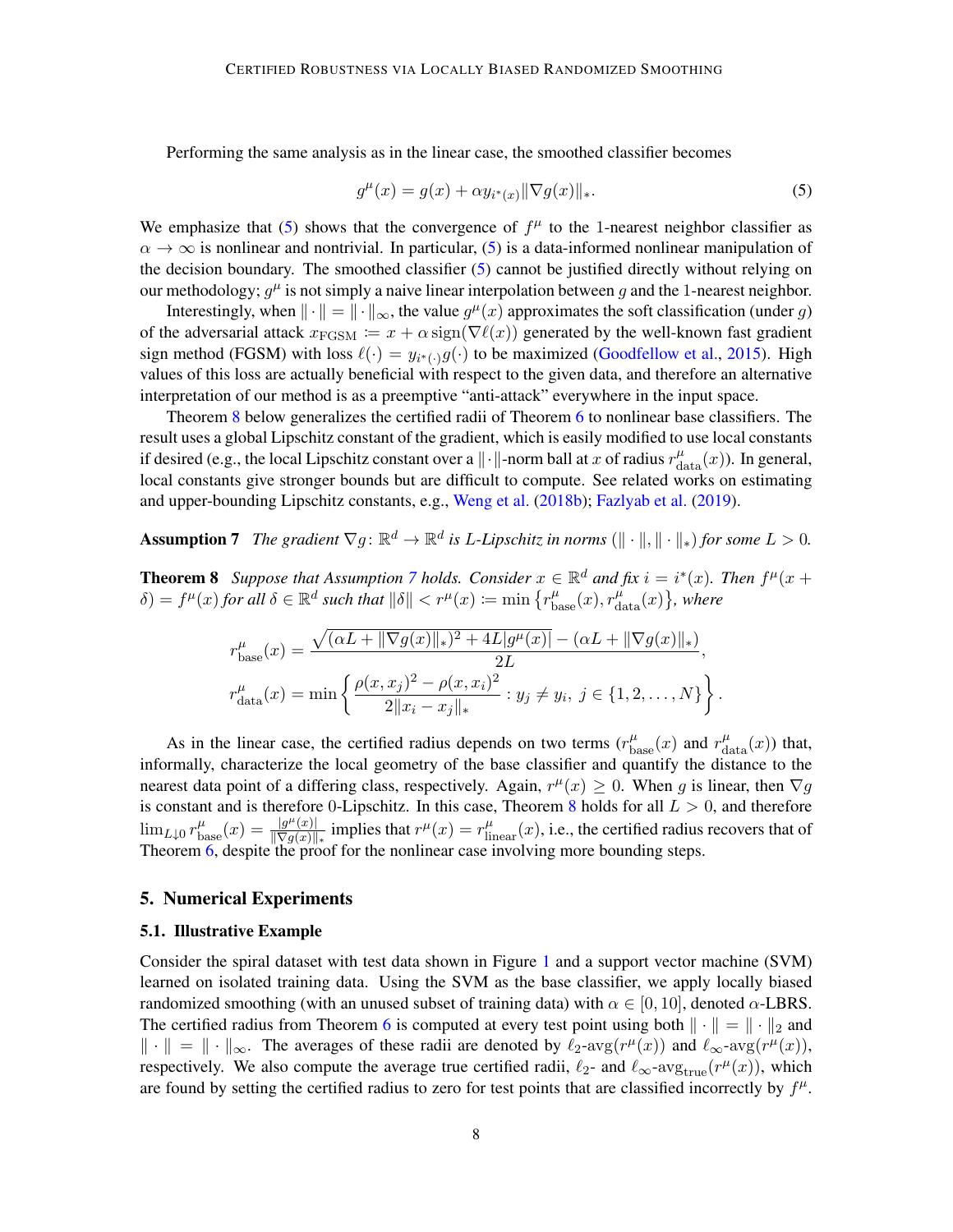From the decision region plots in Figure [1,](#page-8-0) we see for  $\alpha > 0$  that  $\alpha$ -LBRS learns to increase the nonlinearity of the base classifier in order to enhance robustness. In contrast, standard smoothing leaves the base SVM classifier unchanged, failing to increase robustness. The average certified radii, the average true certified radii, and the clean accuracy all simultaneously increase upon applying  $\alpha$ -LBRS (see Figure [2\)](#page-8-1). We see that  $\alpha$ -LBRS converges pointswise to the 1-nearest neighbor (1-NN) as  $\alpha \to \infty$ , which we recall is a nontrivial consequence of our method. We will see in the next section that this is beneficial even on larger non-synthetic examples.



Figure 1: Test data, SVM decision boundary (bold line), and  $f^{\mu}$  decision regions (shaded).

<span id="page-8-0"></span>

<span id="page-8-1"></span>Figure 2: Average certified radius and clean accuracy for  $\alpha$ -LBRS versus  $\alpha$ .

### 5.2. Evaluating Clean and Robust Accuracy

The MNIST dataset [\(LeCun,](#page-11-13) [1998\)](#page-11-13) is considered in a binary setting, where images with digit eight are labeled 1 and the rest are labeled −1. The training and testing data are randomly selected so that the number of data points in class  $-1$  equals the number in class 1. Of the training data,  $N = 10$ points are reserved for locally biased randomized smoothing. We train a convolutional neural network (CNN) containing three convolutional layers with ReLU activations and one fully connected layer. Using the CNN as the base classifier, we apply normal smoothing [\(Cohen et al.,](#page-10-4) [2019\)](#page-10-4) with  $\sigma \in [0, 0.5]$ , denoted  $\sigma$ -NS, and locally biased randomized smoothing with  $\alpha \in [0, 1000]$ , denoted  $\alpha$ -LBRS. We also consider the 1-nearest neighbor (1-NN) using the N reserved training data points.

The accuracy of each model is computed on the test set as well as on an adversarially attacked version of the test set using a 10-step  $\ell_2$ -PGD attack [\(Madry et al.,](#page-11-2) [2018\)](#page-11-2) with attack radius  $\epsilon \in$  $\{0.5, 1\}$ . The results are shown in Figure [3.](#page-9-0) Although  $\sigma$ -NS achieves good robustification for small σ, the accuracy rapidly degrades to that of a constant function (0.5 for this binary problem) as σ increases. On the other hand,  $\alpha$ -LBRS converges (nonlinearly and nontrivially) to the accuracy of the 1-NN as  $\alpha \to \infty$ . The 1-NN is seen to be robust against the attacks (which may in part be due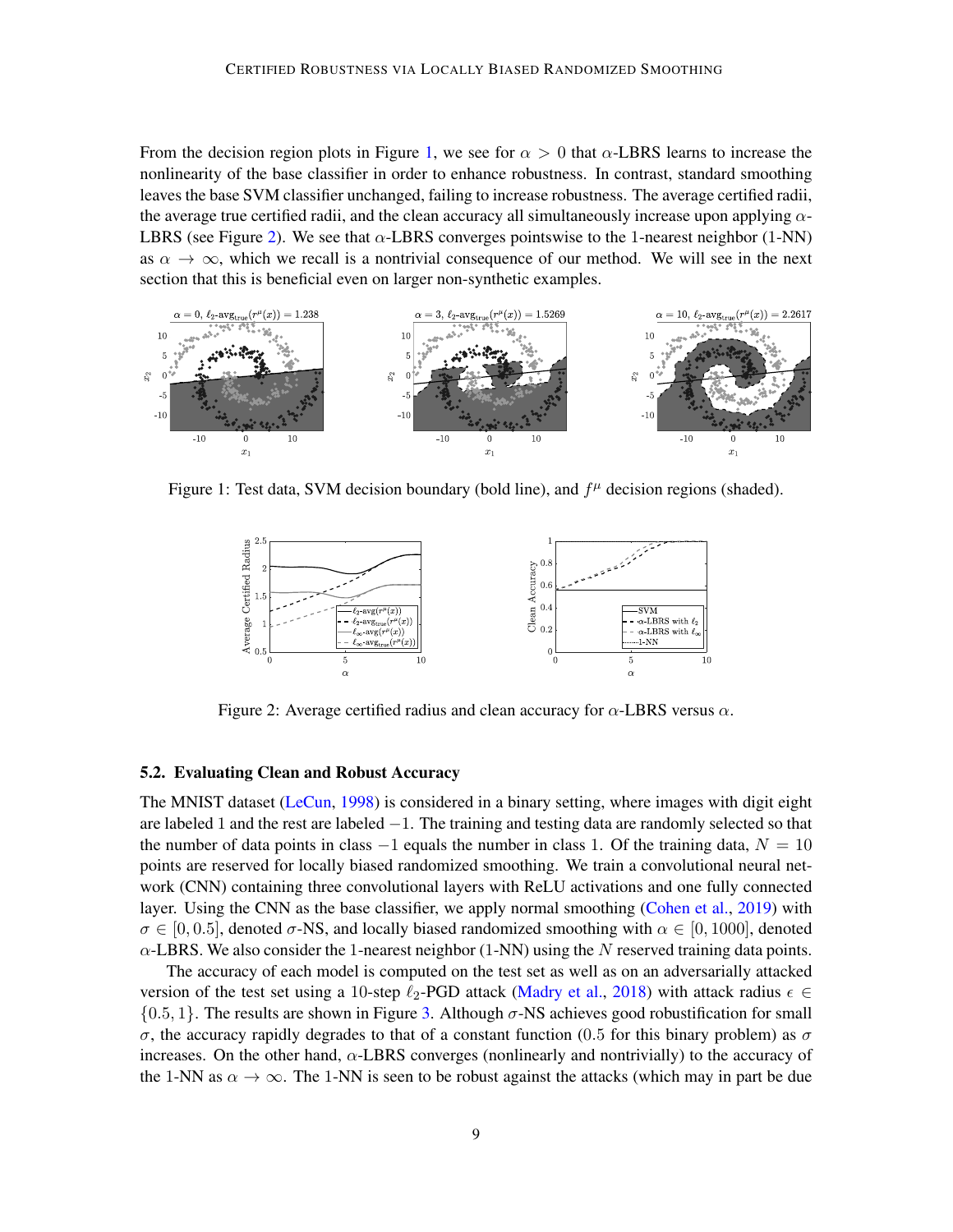to the fact that the attacks are designed for the base CNN classifier—a benefit to the defender from using smoothing at test time), and therefore  $\alpha$ -LBRS inherits this robustness for large enough  $\alpha$ .



<span id="page-9-0"></span>Figure 3: Clean and robust accuracy versus smoothing parameter  $\sigma$  or  $\alpha$ .

Next, we fix the parameters  $\sigma = 0.05$  and  $\alpha = 10$  near the "corners" in Figure [3](#page-9-0) (recall that the abscissa was normalized) that yield both good clean accuracy and good robust accuracy for  $\epsilon \in \{0.5, 1\}$ . We attack these models with the wider range of  $\ell_2$ -radii  $\epsilon \in [0, 3]$  and find that α-LBRS maintains its resistance to larger attacks for longer than  $\sigma$ -NS does—the accuracy of  $\sigma$ -NS degrades at a faster rate—see Figure [4.](#page-9-1) We also demonstrate the generality of our method by considering the same experiment using  $\|\cdot\| = \|\cdot\|_{\infty}$  along with  $\ell_{\infty}$ -PGD attacks. Normal smoothing is not catered towards  $\ell_{\infty}$ -attacks, which explains the performance increase of  $\alpha$ -LBRS over  $\sigma$ -NS relative to the CNN for this attack when compared to the  $\ell_2$ -attack.



<span id="page-9-1"></span>Figure 4: Robust accuracy versus attack radius.

We repeat the experiments on CIFAR-10 [\(Krizhevsky and Hinton,](#page-11-14) [2009\)](#page-11-14) and arrive at the same conclusions, albeit with generally lower accuracies and higher sensitivities to attacks. See our technical report [Anderson and Sojoudi](#page-10-6) [\(2021a\)](#page-10-6) for the quantitative results.

# 6. Conclusions

In this paper, it is shown that conventional randomized smoothing relies on the idea that smooth decision boundaries are robust, an assumption that manifests into a robustness-accuracy tradeoff. To combat this limitation, locally biased randomized smoothing is introduced as a means to learn locally optimal robustification of a classifier's decision boundary from data. The method directly induces robustness without relying on the surrogate notion of smoothness. Certified robust radii are proved for the binary setting, and experiments show an increased certified, clean, and robust accuracy over conventional smoothing. Directions for future research include extending the approach to the multiclass setting, and studying alternate approximate direction oracles.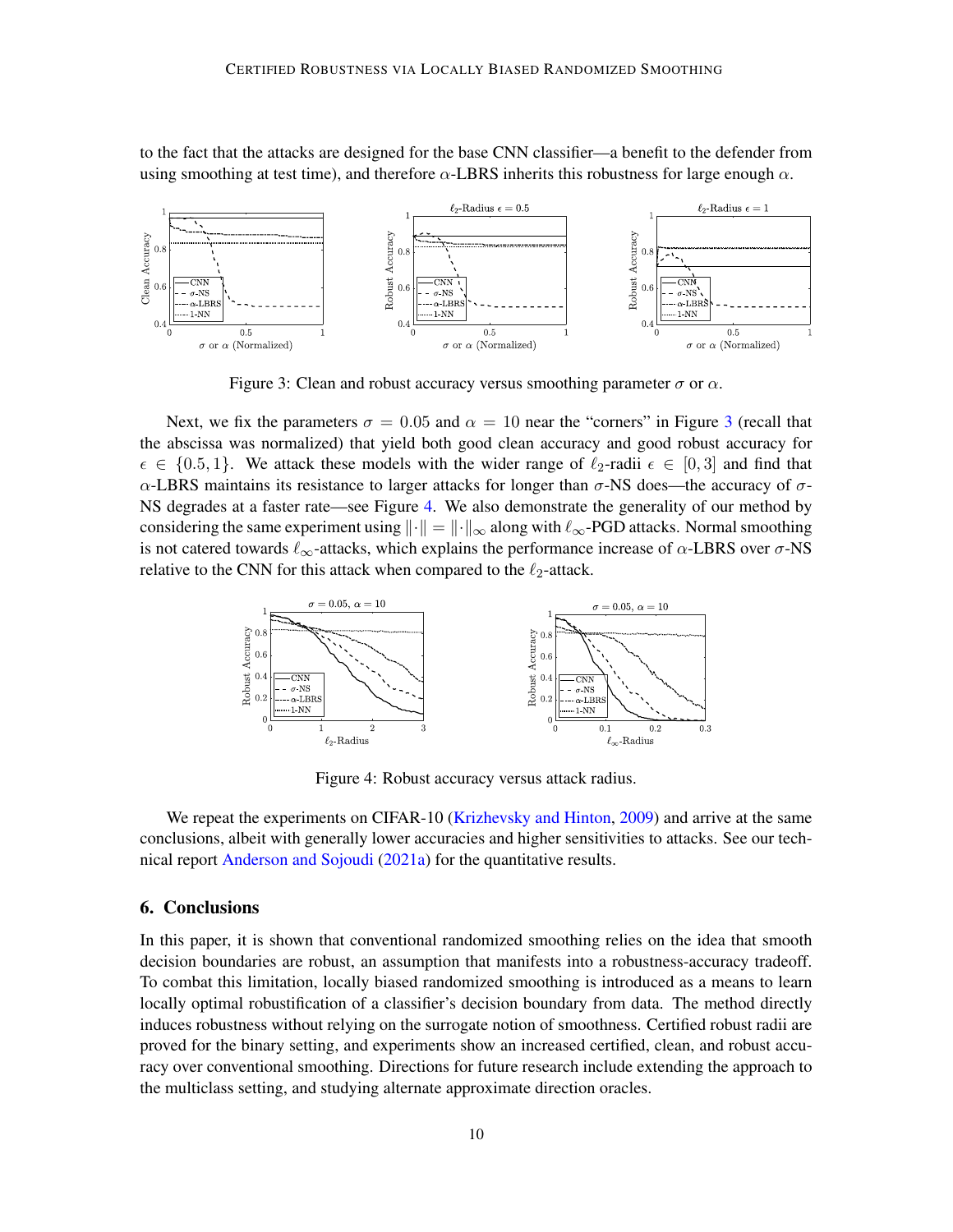# **References**

- <span id="page-10-8"></span>Motasem Alfarra, Adel Bibi, Philip H.S. Torr, and Bernard Ghanem. Data dependent randomized smoothing. *arXiv preprint arXiv:2012.04351*, 2020.
- <span id="page-10-6"></span>Brendon G. Anderson and Somayeh Sojoudi. Certified robustness via locally biased randomized smoothing. *Technical report*, 2021a. URL [https://brendon-anderson.github.io/](https://brendon-anderson.github.io/files/publications/anderson2021certified-long.pdf) [files/publications/anderson2021certified-long.pdf](https://brendon-anderson.github.io/files/publications/anderson2021certified-long.pdf).
- <span id="page-10-3"></span>Brendon G. Anderson and Somayeh Sojoudi. Data-driven certification of neural networks with random input noise. *Preprint*, 2021b. URL [https://people.eecs.berkeley.edu/](https://people.eecs.berkeley.edu/~sojoudi/data-driven_certification_2021-long.pdf) [˜sojoudi/data-driven\\_certification\\_2021-long.pdf](https://people.eecs.berkeley.edu/~sojoudi/data-driven_certification_2021-long.pdf).
- <span id="page-10-2"></span>Brendon G. Anderson, Ziye Ma, Jingqi Li, and Somayeh Sojoudi. Tightened convex relaxations for neural network robustness certification. In *Proceedings of the 59th IEEE Conference on Decision and Control*, 2020.
- <span id="page-10-1"></span>Battista Biggio, Igino Corona, Davide Maiorca, Blaine Nelson, Nedim Šrndić, Pavel Laskov, Giorgio Giacinto, and Fabio Roli. Evasion attacks against machine learning at test time. In *Joint European Conference on Machine Learning and Knowledge Discovery in Databases*, pages 387–402. Springer, 2013.
- <span id="page-10-0"></span>Mariusz Bojarski, Davide Del Testa, Daniel Dworakowski, Bernhard Firner, Beat Flepp, Prasoon Goyal, Lawrence D. Jackel, Mathew Monfort, Urs Muller, Jiakai Zhang, et al. End to end learning for self-driving cars. *arXiv preprint arXiv:1604.07316*, 2016.
- <span id="page-10-9"></span>Chen Chen, Kezhi Kong, Peihong Yu, Juan Luque, Tom Goldstein, and Furong Huang. Instars: Instance-wise randomized smoothing for improved robustness and accuracy. *arXiv preprint arXiv:2103.04436*, 2021.
- <span id="page-10-4"></span>Jeremy Cohen, Elan Rosenfeld, and Zico Kolter. Certified adversarial robustness via randomized smoothing. In *International Conference on Machine Learning*, pages 1310–1320. PMLR, 2019.
- <span id="page-10-5"></span>Krishnamurthy (Dj) Dvijotham, Jamie Hayes, Borja Balle, Zico Kolter, Chongli Qin, Andras Gyorgy, Kai Xiao, Sven Gowal, and Pushmeet Kohli. A framework for robustness certification of smoothed classifiers using f-divergences. In *International Conference on Learning Representations*, 2020.
- <span id="page-10-10"></span>Francisco Eiras, Motasem Alfarra, M. Pawan Kumar, Philip H.S. Torr, Puneet K. Dokania, Bernard Ghanem, and Adel Bibi. Ancer: Anisotropic certification via sample-wise volume maximization. *arXiv preprint arXiv:2107.04570*, 2021.
- <span id="page-10-7"></span>Alhussein Fawzi, Seyed-Mohsen Moosavi-Dezfooli, Pascal Frossard, and Stefano Soatto. Empirical study of the topology and geometry of deep networks. In *Proceedings of the IEEE Conference on Computer Vision and Pattern Recognition*, pages 3762–3770, 2018.
- <span id="page-10-11"></span>Mahyar Fazlyab, Alexander Robey, Hamed Hassani, Manfred Morari, and George J. Pappas. Efficient and accurate estimation of Lipschitz constants for deep neural networks. In *Advances in Neural Information Processing Systems*, volume 32, pages 11427–11438, 2019.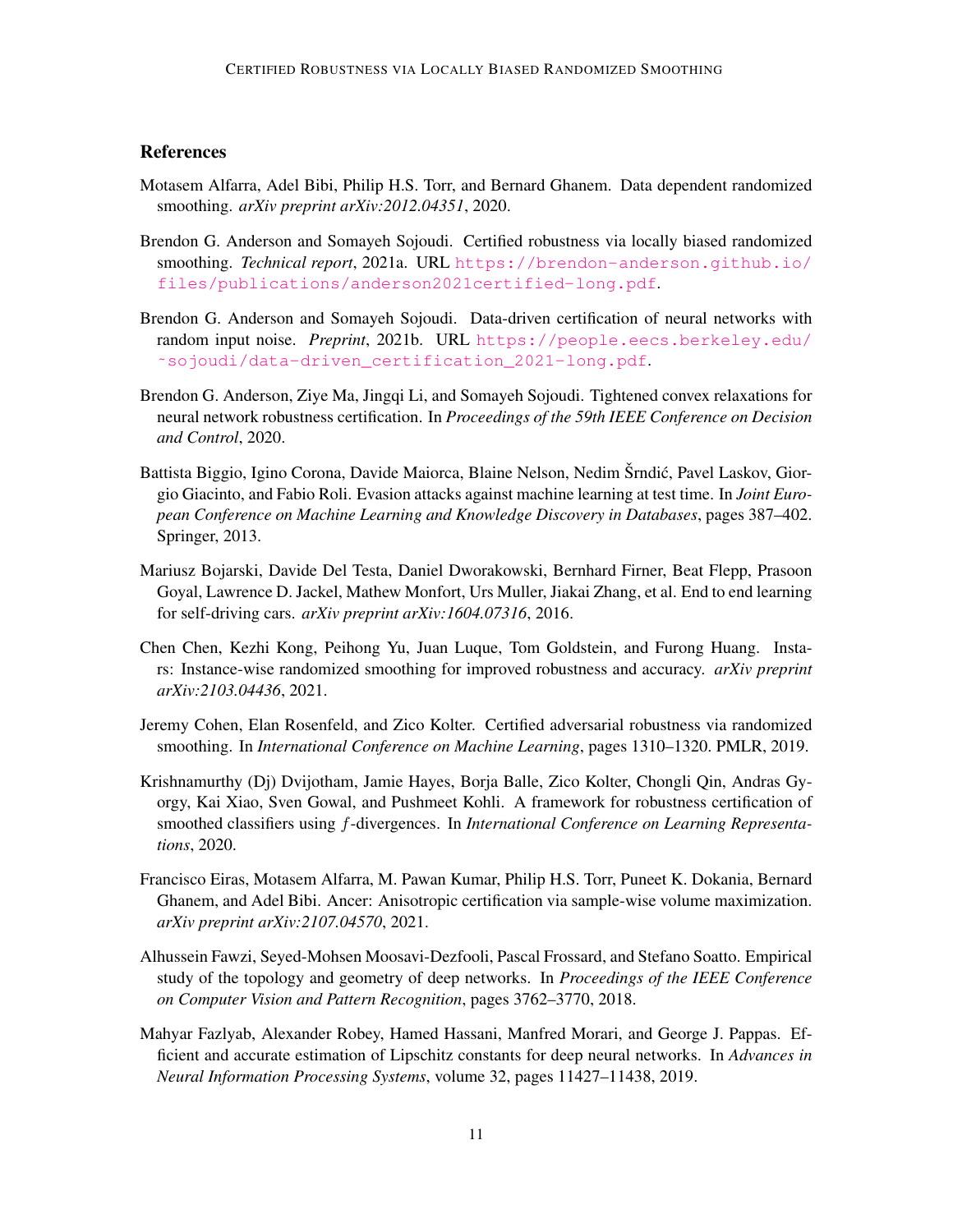- <span id="page-11-3"></span>Mahyar Fazlyab, Manfred Morari, and George J. Pappas. Safety verification and robustness analysis of neural networks via quadratic constraints and semidefinite programming. *IEEE Transactions on Automatic Control*, 2020.
- <span id="page-11-12"></span>Gerald B. Folland. *Real Analysis: Modern Techniques and Their Applications*, volume 40. John Wiley & Sons, 1999.
- <span id="page-11-9"></span>Yue Gao, Harrison Rosenberg, Kassem Fawaz, Somesh Jha, and Justin Hsu. Analyzing accuracy loss in randomized smoothing defenses. *arXiv preprint arXiv:2003.01595*, 2020.
- <span id="page-11-1"></span>Ian Goodfellow, Jonathon Shlens, and Christian Szegedy. Explaining and harnessing adversarial examples. In *International Conference on Learning Representations*, 2015.
- <span id="page-11-8"></span>Vishaal Krishnan, Abed AlRahman Al Makdah, and Fabio Pasqualetti. Lipschitz bounds and provably robust training by Laplacian smoothing. In *Advances in Neural Information Processing Systems*, volume 33, pages 10924–10935, 2020.
- <span id="page-11-14"></span>Alex Krizhevsky and Geoffrey Hinton. Learning multiple layers of features from tiny images. *Technical report*, 2009.
- <span id="page-11-11"></span>Aounon Kumar, Alexander Levine, Soheil Feizi, and Tom Goldstein. Certifying confidence via randomized smoothing. In *Advances in Neural Information Processing Systems*, volume 33, pages 5165–5177, 2020.
- <span id="page-11-10"></span>Aounon Kumar, Alexander Levine, and Soheil Feizi. Policy smoothing for provably robust reinforcement learning. *arXiv preprint arXiv:2106.11420*, 2021.
- <span id="page-11-13"></span>Yann LeCun. The MNIST database of handwritten digits. *http://yann.lecun.com/exdb/mnist/*, 1998.
- <span id="page-11-5"></span>Mathias Lecuyer, Vaggelis Atlidakis, Roxana Geambasu, Daniel Hsu, and Suman Jana. Certified robustness to adversarial examples with differential privacy. In *IEEE Symposium on Security and Privacy*, pages 656–672. IEEE, 2019.
- <span id="page-11-7"></span>Alexander Levine and Soheil Feizi. Wasserstein smoothing: Certified robustness against Wasserstein adversarial attacks. In *International Conference on Artificial Intelligence and Statistics*, pages 3938–3947. PMLR, 2020.
- <span id="page-11-0"></span>Sergey Levine, Chelsea Finn, Trevor Darrell, and Pieter Abbeel. End-to-end training of deep visuomotor policies. *The Journal of Machine Learning Research*, 17(1):1334–1373, 2016.
- <span id="page-11-6"></span>Bai Li, Changyou Chen, Wenlin Wang, and Lawrence Carin. Certified adversarial robustness with additive noise. In *Advances in Neural Information Processing Systems*, volume 32, 2019.
- <span id="page-11-4"></span>Ziye Ma and Somayeh Sojoudi. A sequential framework towards an exact SDP verification of neural networks. In *2021 IEEE 8th International Conference on Data Science and Advanced Analytics (DSAA)*, pages 1–8. IEEE, 2021.
- <span id="page-11-2"></span>Aleksander Madry, Aleksandar Makelov, Ludwig Schmidt, Dimitris Tsipras, and Adrian Vladu. Towards deep learning models resistant to adversarial attacks. In *International Conference on Learning Representations*, 2018.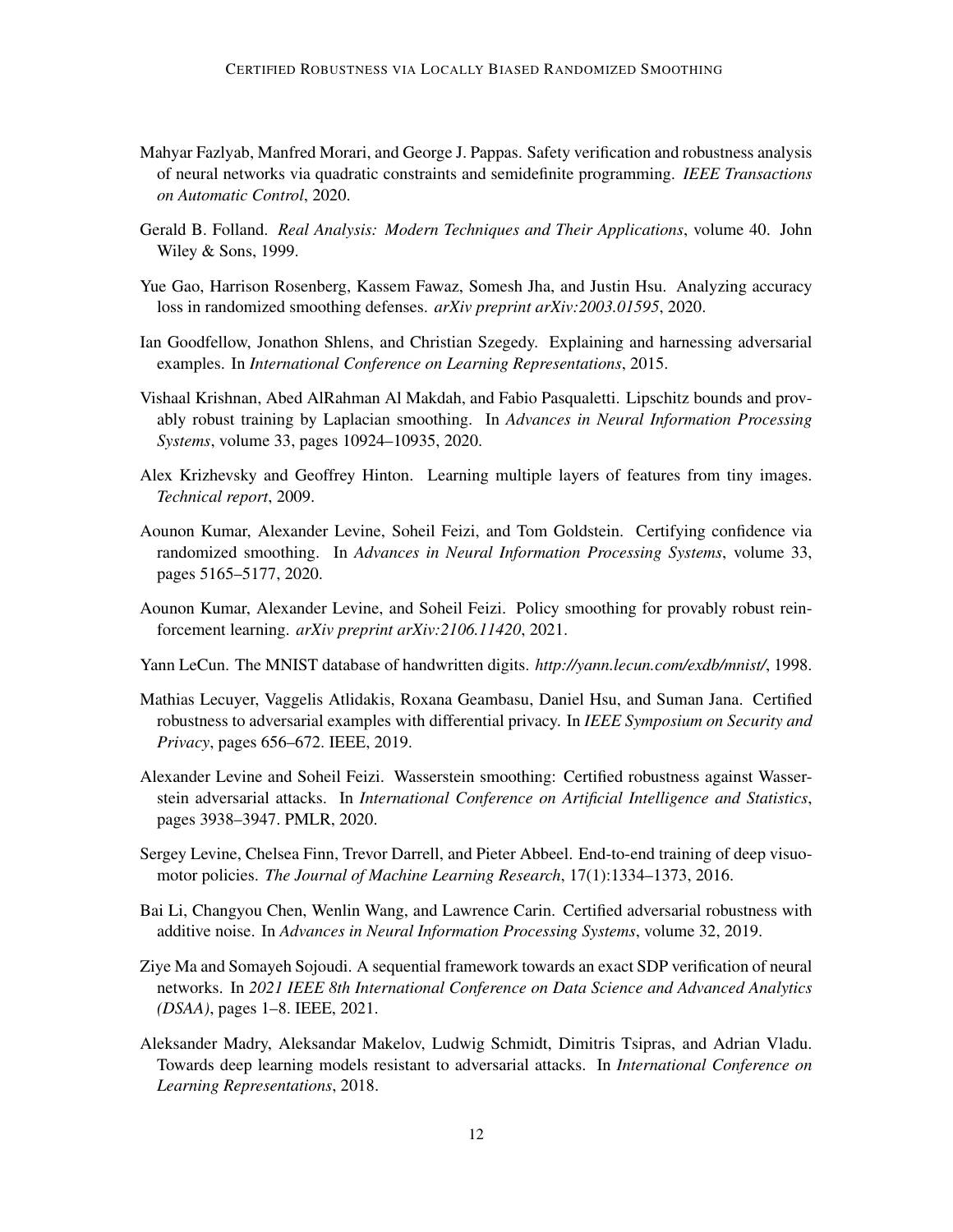- <span id="page-12-13"></span>Olvi L Mangasarian. Arbitrary-norm separating plane. *Operations Research Letters*, 24(1-2):15–23, 1999.
- <span id="page-12-8"></span>Jeet Mohapatra, Ching-Yun Ko, Lily Weng, Pin-Yu Chen, Sijia Liu, and Luca Daniel. Hidden cost of randomized smoothing. In *International Conference on Artificial Intelligence and Statistics*, pages 4033–4041. PMLR, 2021.
- <span id="page-12-2"></span>Anh Nguyen, Jason Yosinski, and Jeff Clune. Deep neural networks are easily fooled: High confidence predictions for unrecognizable images. In *Proceedings of the IEEE Conference on Computer Vision and Pattern Recognition*, pages 427–436, 2015.
- <span id="page-12-5"></span>Aditi Raghunathan, Jacob Steinhardt, and Percy S Liang. Semidefinite relaxations for certifying robustness to adversarial examples. In *Advances in Neural Information Processing Systems*, pages 10877–10887, 2018.
- <span id="page-12-3"></span>Benjamin Recht. A tour of reinforcement learning: The view from continuous control. *Annual Review of Control, Robotics, and Autonomous Systems*, 2:253–279, 2019.
- <span id="page-12-7"></span>Hadi Salman, Jerry Li, Ilya Razenshteyn, Pengchuan Zhang, Huan Zhang, Sebastien Bubeck, and Greg Yang. Provably robust deep learning via adversarially trained smoothed classifiers. In *Advances in Neural Information Processing Systems*, volume 32, 2019.
- <span id="page-12-4"></span>Ali Shafahi, Mahyar Najibi, Mohammad Amin Ghiasi, Zheng Xu, John Dickerson, Christoph Studer, Larry S. Davis, Gavin Taylor, and Tom Goldstein. Adversarial training for free! In *Advances in Neural Information Processing Systems*, volume 32, 2019.
- <span id="page-12-11"></span>Peter Súkeník, Aleksei Kuvshinov, and Stephan Günnemann. Intriguing properties of inputdependent randomized smoothing. *arXiv preprint arXiv:2110.05365*, 2021.
- <span id="page-12-0"></span>Richard S. Sutton and Andrew G. Barto. *Reinforcement Learning: An Introduction*. MIT press, 2018.
- <span id="page-12-1"></span>Christian Szegedy, Wojciech Zaremba, Ilya Sutskever, Joan Bruna, Dumitru Erhan, Ian Goodfellow, and Rob Fergus. Intriguing properties of neural networks. In *International Conference on Learning Representations*, 2014.
- <span id="page-12-6"></span>Jiaye Teng, Guang-He Lee, and Yang Yuan.  $\ell_1$  adversarial robustness certificates: A randomized smoothing approach. *Preprint*, 2020. URL [https://openreview.net/forum?id=](https://openreview.net/forum?id=H1lQIgrFDS) [H1lQIgrFDS](https://openreview.net/forum?id=H1lQIgrFDS).
- <span id="page-12-9"></span>Dimitris Tsipras, Shibani Santurkar, Logan Engstrom, Alexander Turner, and Aleksander Madry. Robustness may be at odds with accuracy. In *International Conference on Learning Representations*, 2019.
- <span id="page-12-10"></span>Lei Wang, Runtian Zhai, Di He, Liwei Wang, and Li Jian. Pretrain-to-finetune adversarial training via sample-wise randomized smoothing. *Preprint*, 2021. URL [https://openreview.net/](https://openreview.net/pdf?id=Te1aZ2myPIu) [pdf?id=Te1aZ2myPIu](https://openreview.net/pdf?id=Te1aZ2myPIu).
- <span id="page-12-12"></span>Yizhen Wang, Somesh Jha, and Kamalika Chaudhuri. Analyzing the robustness of nearest neighbors to adversarial examples. In *International Conference on Machine Learning*, pages 5133–5142. PMLR, 2018.